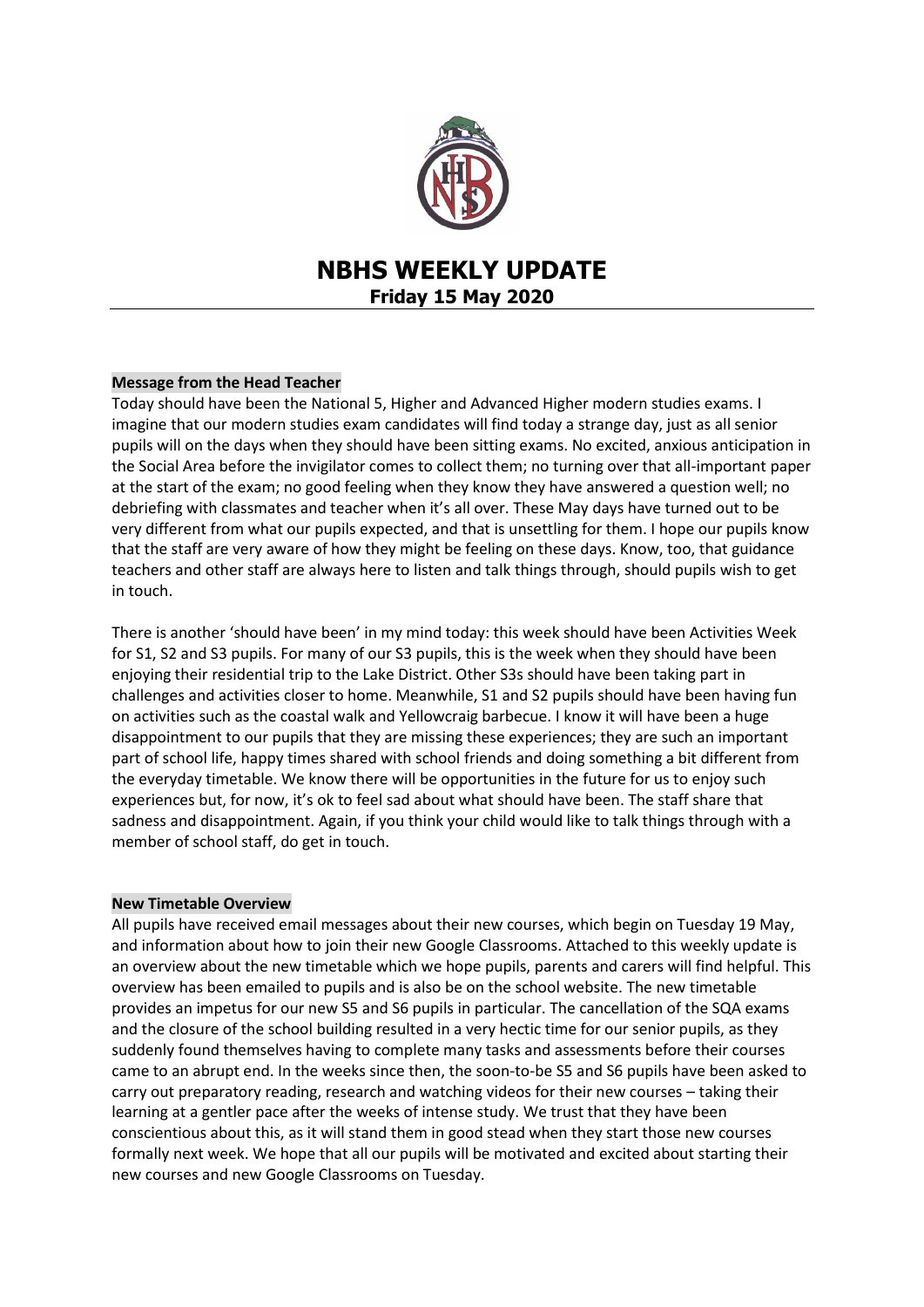## **Google Classroom 'Guardian Summary'**

Parents of new S2, S3 and S4 pupils have received information about the Guardian Summary function on Google Classroom, which enables parents to see a summary of tasks set on each of your child's Google Classrooms. We are delighted that so many parents and carers have already taken up this opportunity. If you have not received the information, or if you have any issues with it, please contact us via the Communications inbox, at the end of this update.

## **New Timetable Structure & Tips for Pupils**

As the new timetable starts next week, here are some reminders about how pupils can stay focused and motivated. Remember pupils can get in touch with their guidance teacher or support for learning staff if they need help. Please share with your young people.

| <b>Bedtime</b>  | Have a set bedtime routine.                                                             |
|-----------------|-----------------------------------------------------------------------------------------|
|                 | Turn off all electronic devices at least an hour before going to bed. This<br>$\bullet$ |
|                 | will help your mind to relax and you can sleep better.                                  |
| <b>Morning</b>  | Have a set get up time every morning on weekdays.                                       |
|                 | Have a regular morning routine, e.g. shower/ wash, breakfast, make<br>$\bullet$         |
|                 | your bed etc.                                                                           |
| <b>Planning</b> | Plan what you will do each day.                                                         |
|                 | Keep regular tasks at the same time each day.<br>$\bullet$                              |
|                 | Write a list of tasks, however small, and tick them off when they are<br>$\bullet$      |
|                 | done to help give you a sense of achievement each day. E.g. do                          |
|                 | schoolwork, phone a friend, help at home, exercise, read a book, draw.                  |

#### **STRUCTURE**

## **TIPS**

| Limit the amount of screen<br>time/ gaming you do.     | Be aware of your thoughts and<br>emotions and when they are<br>getting you upset, talk to<br>someone you trust.                                            |                                                                                                     | Keep your work space<br>separate and tidy away each<br>day. This will help you shut off<br>and keep your 'me time' as<br>'me time'.             |  |
|--------------------------------------------------------|------------------------------------------------------------------------------------------------------------------------------------------------------------|-----------------------------------------------------------------------------------------------------|-------------------------------------------------------------------------------------------------------------------------------------------------|--|
| Keep weekends as weekends.                             |                                                                                                                                                            | Remember it is OK to not have completed all<br>your tasks as we can have good days and bad<br>days. |                                                                                                                                                 |  |
| Don't add any more pressure<br>or worry onto yourself. | Identify things that are within<br>your control and focus on<br>them, e.g. my social distance,<br>the amount of social media I<br>use, how I treat others. |                                                                                                     | Ask for help and support from<br>school if you need it or ask<br>someone at home to get in<br>touch if you find it hard to do<br>this yourself. |  |

## **Fidra House Guidance**

Mr Orr, Guidance Teacher for Fidra House, will be on paternity leave for the next two weeks. Please direct any Fidra queries to Mrs Neri on Ineri@northberwickhigh.elcschool.org.uk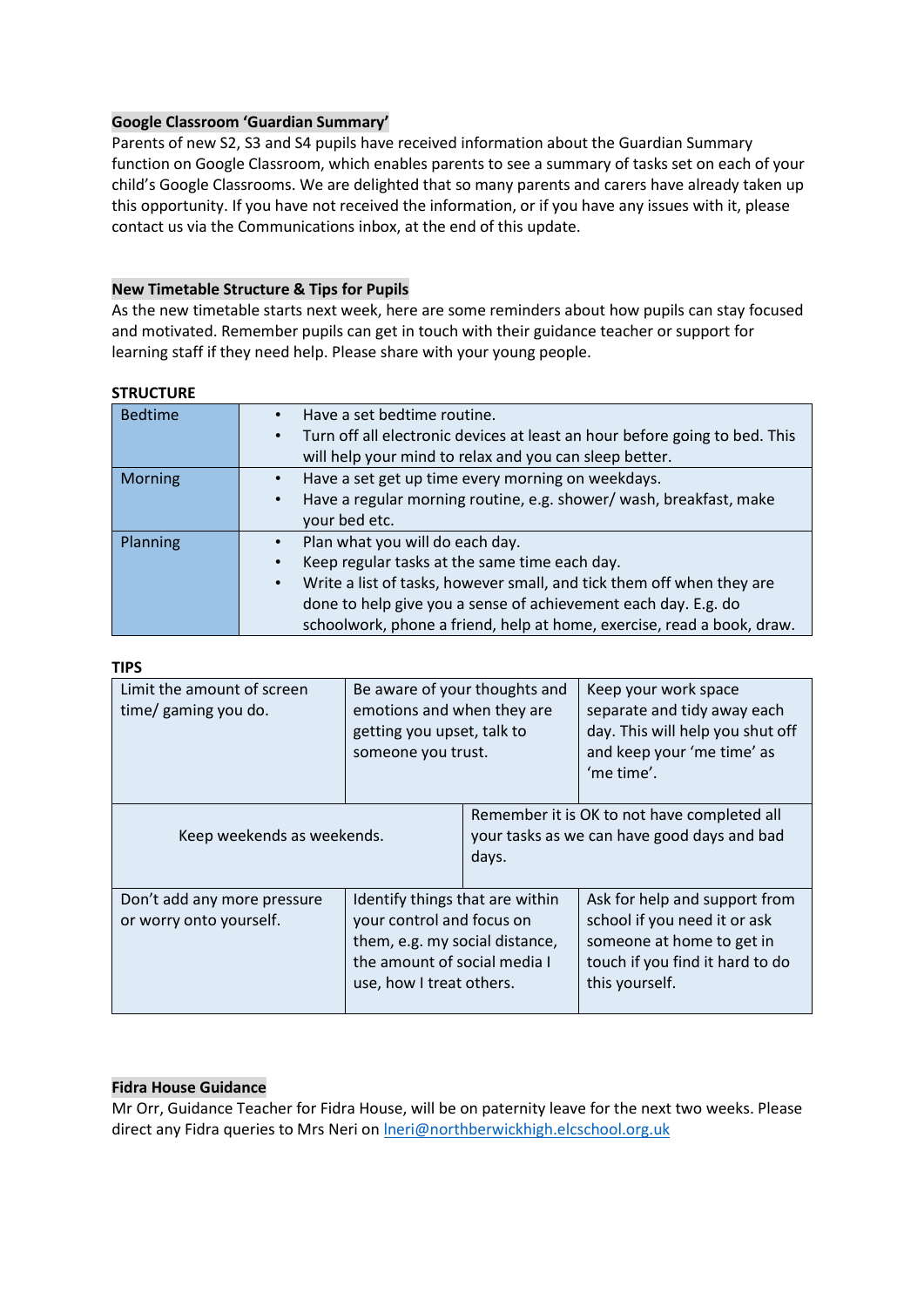## **Charlie's Challenge – Cycle 100 miles in the month of May**

S1 pupil Charlie Kay has set himself the challenge to cycle 100 miles through the month of May for charity. He will do this completely independently with no help from his parents. All money raised will support the Walk with Scott Foundation. This charity supports vulnerable families and individuals in East Lothian by funding several amazing projects. Beach Wheelchairs have benefitted from the Foundation.

Several individuals have pledged to also cycle 100 miles in May to support him, including his Guidance Teacher, Mr Stebbing. Charlie has very nearly doubled his fundraising target of £500!

Charlie has a Facebook page with updates: <https://m.facebook.com/CharliesChallenge/>

Charlie with mum & sister

Below is the link should you wish to donate: [https://uk.virginmoneygiving.com/fundraiser](https://uk.virginmoneygiving.com/fundraiser-%20%20%20%20display/showROFundraiserPage?pageId=1170421&fbclid=IwAR3qlbYtfyxQRTRQ-Pr7bjPlCLa9j_tIF97yDxBge3soE-SU1woPuKCB99M)[display/showROFundraiserPage?pageId=1170421&fbclid=IwAR3qlbYtfyxQRTRQ-](https://uk.virginmoneygiving.com/fundraiser-%20%20%20%20display/showROFundraiserPage?pageId=1170421&fbclid=IwAR3qlbYtfyxQRTRQ-Pr7bjPlCLa9j_tIF97yDxBge3soE-SU1woPuKCB99M)[Pr7bjPlCLa9j\\_tIF97yDxBge3soE-SU1woPuKCB99M](https://uk.virginmoneygiving.com/fundraiser-%20%20%20%20display/showROFundraiserPage?pageId=1170421&fbclid=IwAR3qlbYtfyxQRTRQ-Pr7bjPlCLa9j_tIF97yDxBge3soE-SU1woPuKCB99M)

## **The 2.6 Challenge**

S1 pupil Joel Begg has undertaken a fitness challenge which has already raised more than £500 for the charity Shelter Scotland. The national 2.6 Challenge took place on the day when the London Marathon should have been held. Joel completed 26 press-ups, 26 burpees, 26 minutes doing flips on the trampoline, 26 minutes skipping and a 2.6 km run. What an impressive achievement! If you would like to donate to Joel's fundraising appeal in aid of Shelter, here is the link: [www.justgiving.com/fundraising/joel-begg.](http://www.justgiving.com/fundraising/joel-begg)

## **Survey of 8-14 year olds in Scotland - For Promoting with Parents for Pupils Aged 8-14**

The Children's Parliament is engaging children in conversations about their experience of coronavirus and the lockdown. They have launched a survey for 8-14 year olds and are hoping that parents and carers will help direct and support the children to take part. They would like to reach as many children as possible and are asking people to spread the word about this. If this is something you can fill in, please see the information and link below. The survey must be completed by 21 May. Our lives have changed because of Coronavirus. The Children's Parliament wants to find out how it is for children. Can you help your children to get involved in the national survey for 8 to 14 year olds *How are you doing?* [bit.ly/Coronavirus\\_Kids](https://mail.elcschool.org.uk/owa/redir.aspx?C=kEcM-KdvFpZ_tdbCbewBq-sBISbLmNH6qfHSBcHb4kWE1aFY2vjXCA..&URL=https%3a%2f%2fwww.childrensparliament.org.uk%2four-work%2fchildren-and-coronavirus%2f) *(by 21 May)*

A short report on early findings from the *Children's Parliament How are you doing? Survey*, completed in April by 4,000 children, is also available via the same link.

# **Into Film Review100 Winner**

Many congratulations to Rachel Stevens 1L1 whose fantastic 100 word review of Harry Potter and the Chamber of Secrets is this week's winner of the Into Film #Review100 competition! The competition is open to all pupils across the UK and is run by the national film literacy hub Into Film. If you would like to take part, more information can be found here: <https://www.intofilm.org/news-and-views/articles/review-100-competition>